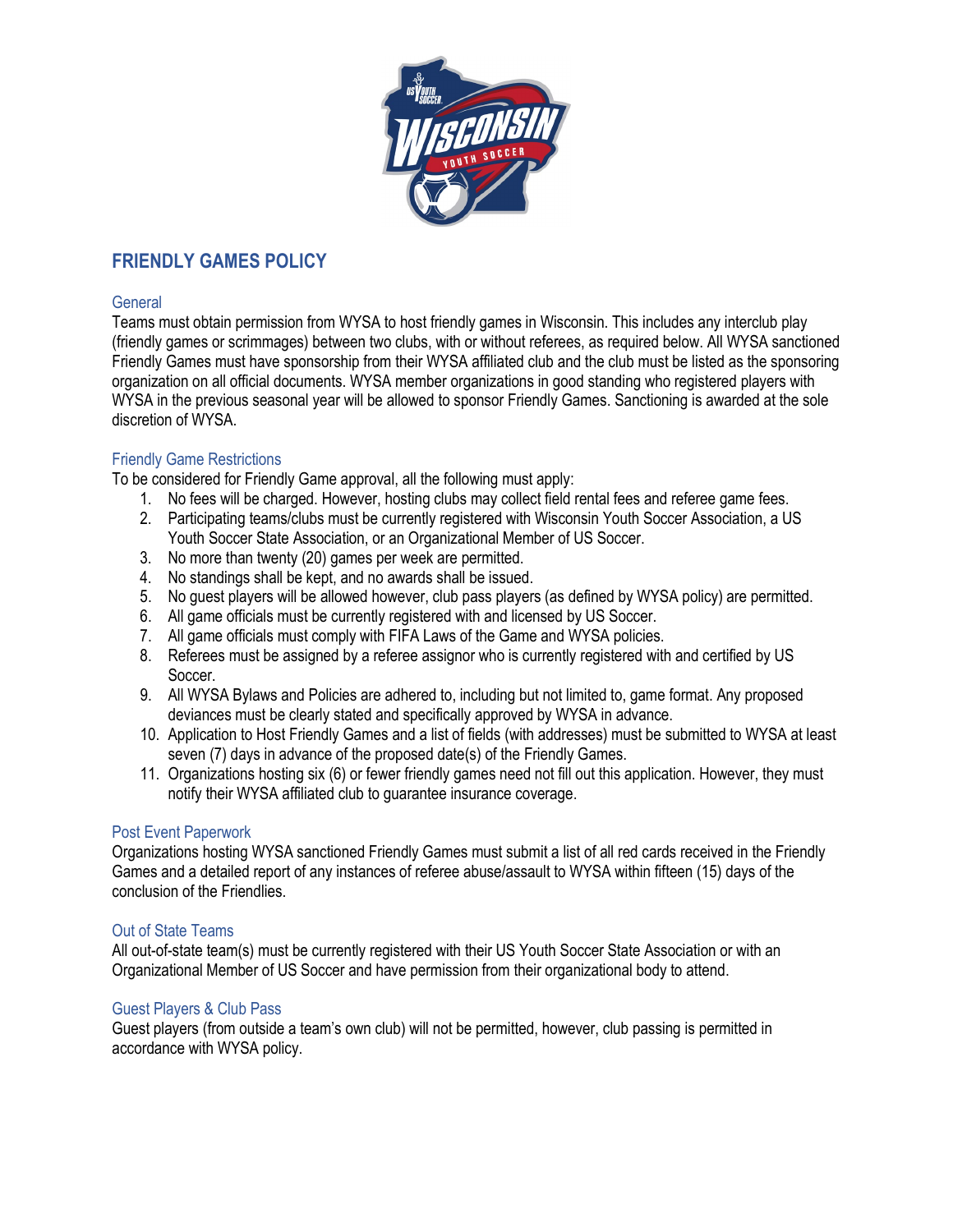

#### Small Sided Games

Age groups should play in a format as described within WYSA Policies. If another format is used, any deviances must be clearly stated and specifically approved by WYSA in advance. WYSA is not obligated to sanction Friendly Game Requests that are not consistent with WYSA rules.

#### Medical Releases

Teams must be able to provide medical release forms for each participating player.

#### **Insurance**

WYSA will provide general liability and accident medical insurance to WYSA affiliated teams for sanctioned Friendly Games.

#### Risk Management

Team officials must have a current pass card certifying completion of the Risk Management process to be present on the sideline of sanctioned Friendlies.